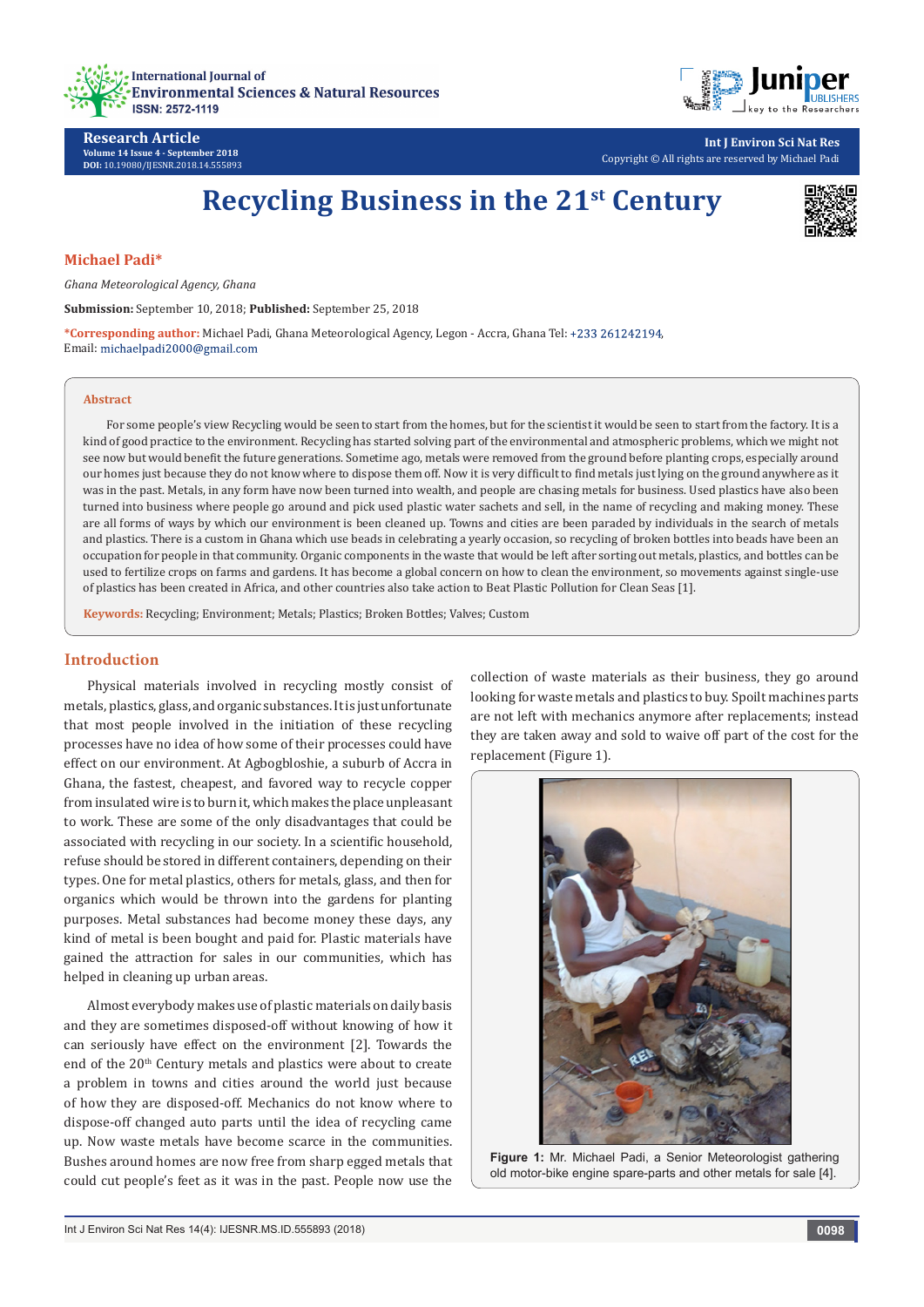## **International Journal of Environmental Sciences & Natural Resources**

Used water sachets that are thrown away indiscriminately by people are now been hunted by others; they move around and make sure every plastic is picked from the roadsides and marketplaces. Refuse dumps are now been visited by people who want to take something away, but not to take something there as others do. Sites are now been dedicated for buying metals and when people get waste metals they take them there for sale. Trucks fully loaded with waste metals are seen on our roads every now and then in Africa. Recycling is a very good act but in one way or the other it has brought problems to some individuals in the communities. The zeal for metal has made some people to even steal any metal they come across. Peoples' metallic properties that are left in the open are stolen in the communities [3-5]. Sometimes even metals in pillars of uncompleted houses are stolen and the owners would have to do replacement for the houses to be completed. Most of the times these heavy dump trucks course accidents on our roads because some of these metals fall off in the road when they are been transported and create difficulty for other road users. However, the business had supported a lot of households during this generation as it has become the source of income for bread winners. In the same way it has helped to reduce the rate at which the environment is been degraded. Previously water bodies suffer the dumping of waste materials, but now the story is different. It is quite surprising those who participate in this waste collection did not know anything about the recycling process, but the money involved is the main reason for them getting into the business. However, some few people get involved in the process just for the love they have for the environment. This small class of people could understand the atmosphere, so they would hardly classify anything as waste (Figures 2 & 3).



**Figure 2:** A United Nations Environment Programme publication on Twitter on 30th July, 2018 on the eradication of plastics [2].



**Figure 3:** A hot furnace used in baking beads in the Krobo District of the Eastern Region of Ghana [3].

How to cite this article: Michael P. Recycling Business in the 21<sup>st</sup> Century. Int J Environ Sci Nat Res. 2018; 14(4): 555893. 099 **DOI:** 10.19080/IJESNR.2018.14.555893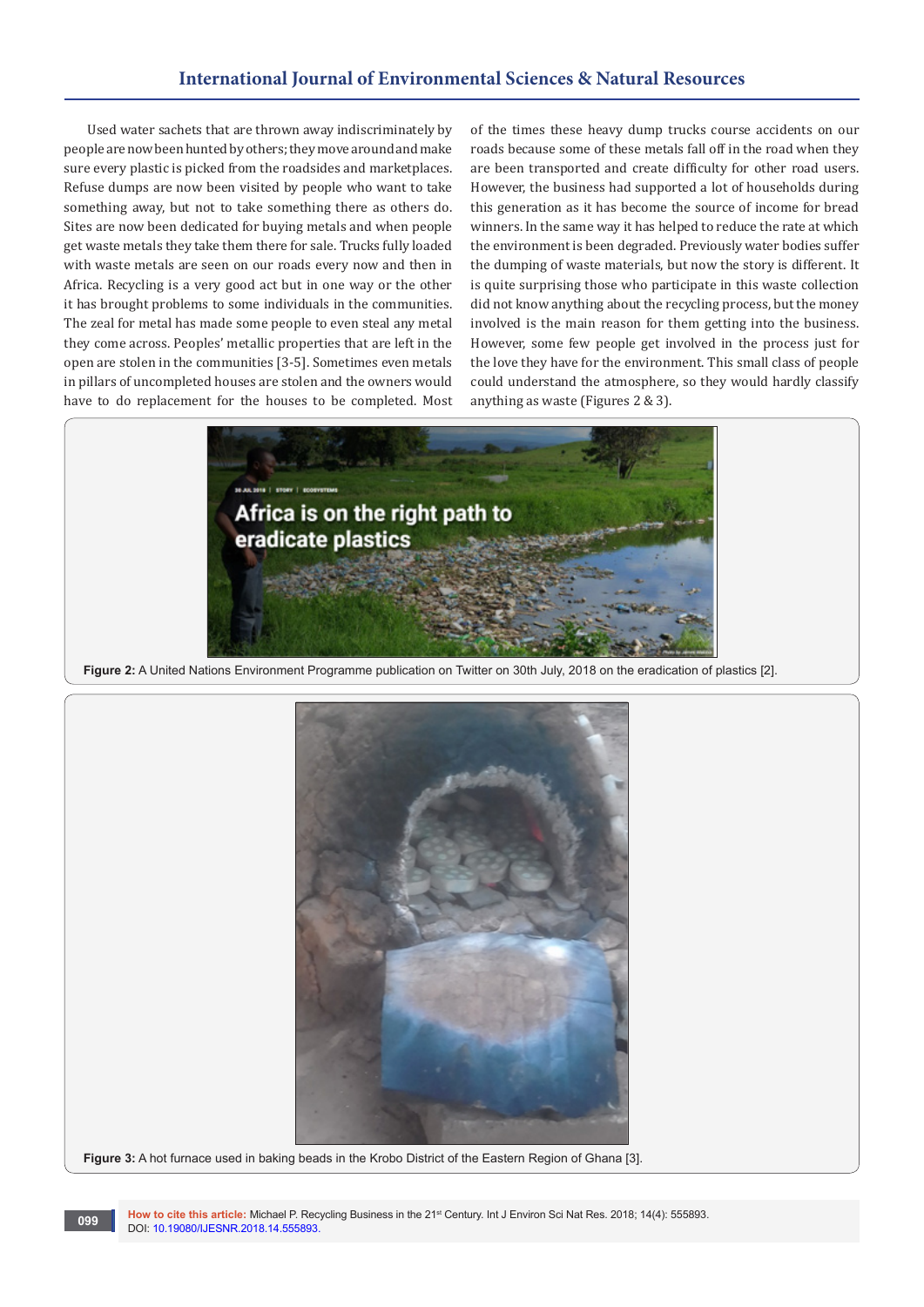## **International Journal of Environmental Sciences & Natural Resources**

Remolding has become the order of this 21<sup>st</sup> century. However, the bi-products of some of these materials seem questionable to some mechanics; they claim that there are of lags, as compared to the original, stainless kinds of metals. An example of these lags could be the usual damage of certain replaced parts in machines. Valves in motor bike engines do break more often, and cause inconveniences for users. These suspected motor parts have flooded our markets these days at low prices [6].

A mechanic, in his assertion, complained that some of these latest engine parts that flooded the markets are made up of these waste, recycled metals. Motor bike repairers in Ghana, can bear the fact that 'valve' problems had been another common engine fault that they solve when bikes are brought for maintenance at their workshops. Recently, the springs that hold the valve in motor-bike engine got broken, and an experienced mechanic confessed that this is the first time of seeing that kind of spring been broken in a motorbike engine [7] (Figure 4). Mechanics at workshops, usually

called 'machine shops' have developed new ways of calving old car valves to replace these motor bike valves in engines to customers which solves the problem of frequent breaking of valves in engines. Motor bike business has erupted in most communities in Africa where bikes are used as means of commercial transport. It is fast and economical. However, most people thought of it is dangerous but others too, see it as conducive, convenient, and satisfying so they battled with authorities to maintain the business when governments try to abolish it. Manufacturers use techniques to manufacture materials in large quantities from these wasted metals, but their use are not well defined to end user. For example, a 125-cc bike cannot be used to be crossing long distances for a long time; it is believed to be meant for town movements. The mechanism of these bikes is very good, they can be used even without batteries, and comparatively consumes less fuel than some others. If the technology of recycling has done something like this, then it has to be embraced globally.



Broken glasses are used in making beads and it has been the occupation for some people in Somanya, the Eastern Region of Ghana. The town is noted for beads making. In the localities, one can find a number of ovens in front of homes that are used for baking beads (Figure 3). They go to breweries to buy broken bottles for the manufacturing the beads, even if small quantities are brought from households, they are still priced for, and bought for recycling. There are shops loaded with beads and is very common on the market. There is a puberty right custom that is performed every year in the township, so beads are needed every year for that occasion. Such a custom can be described as a scientific custom; a custom that would not allow broken bottles to flood the land surface, the land that will be used for planting crops.

Farming is practiced by almost everybody in the community, front yards and backyards are used for growing cassava and maize for domestic consumptions .

Recycling has come to save the land and it is a strategy that is going to preserve the land for the next generation. Used plastics would have covered the surface of the Earth entirely just as how they have covered the floors of the oceans [8]. Sophisticated cups, plates, and bowls are made from wasted plastics and they are in abundant on our markets at low prices. It should be known that these products are not for carrying too much heavy loads otherwise they will be destroyed. They are very good in containing light wears, very durable and economical for domestic use. In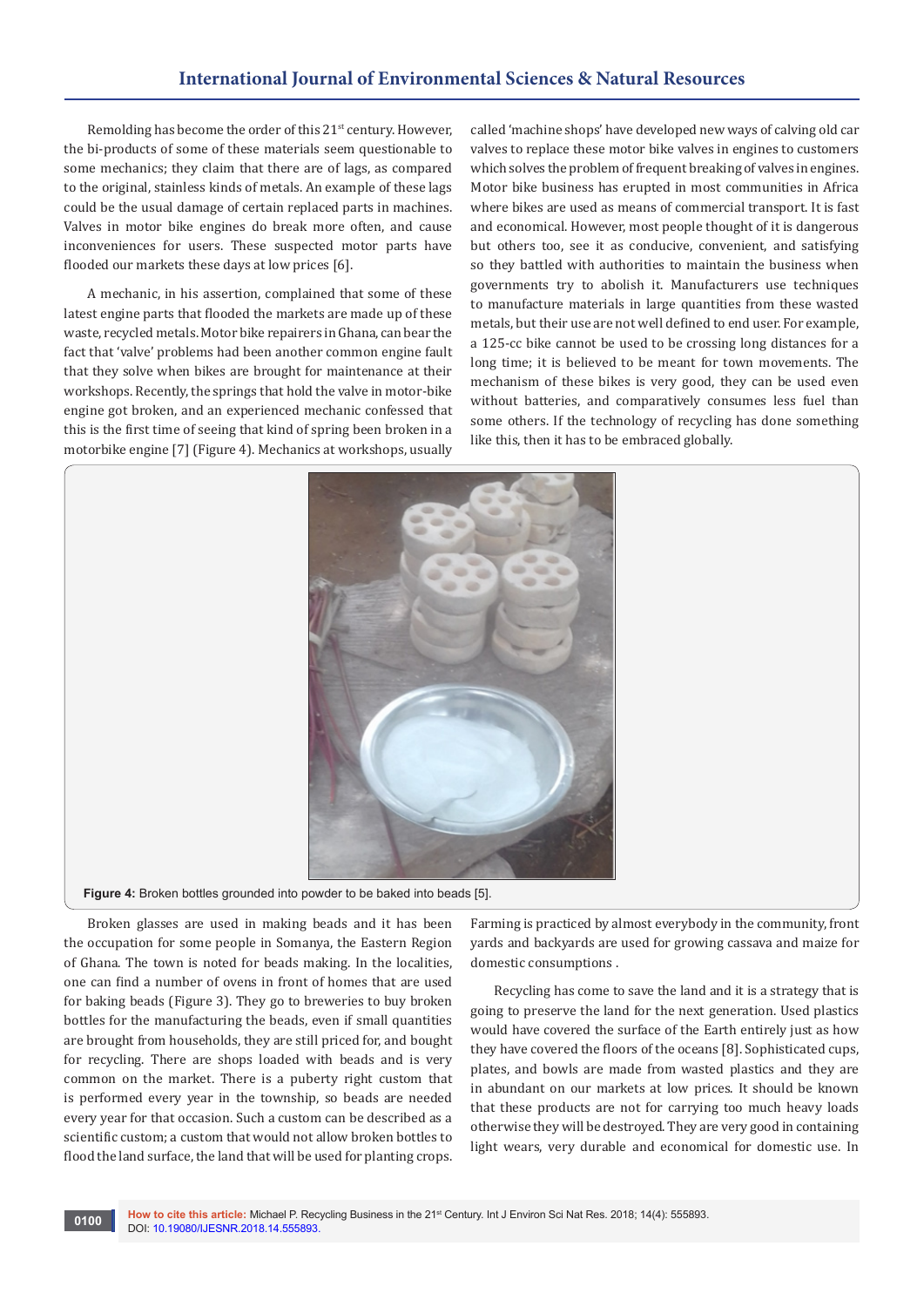Chemba Town, Tanzania, a group of young people have turned plastic waste to their advantage with an innovative solution: they

collected plastic bags and repurposed them into mattresses [2] (Figure 5).



#### **Materials and Methods**

Metals fall off from vehicles and lie in the streets, they are picked and gathered for selling purposes by passers-by. Most of these metals gathered are bolts and knots, screws and washers in the road. A technique of tying magnets at the tip of rods and using them to attract and pick these metals on the roads without bending down is what people practice. Metals that are replaced on vehicles by the owners are now sold out. The buyers do not sort out aluminum from iron, or from brass but they sell them together. People use separate containers for the storage of used plastic water sachets at homes then after some time people come around to the houses and buy these plastics. People in the communities now compete for the search of these recycling products, thereby cleaning the communities. Businessmen now go around with bicycles, and tucks to look for waste metals in the countryside to buy. They carry lots of money to buy these waste plastics and metals from individuals in the households, and then later sell them to recycle manufacturers.

#### **Results**

It has been realized that recycling is very good financially, and environmentally. Plastics cannot be used for mulching on farms and if they remain on the surface of the Earth, crop planting would face challenges. It is believed that some Plastic chairs are made from these waste materials which make gathering activities and the need for chairs very easy, and these problems have been addressed by this recycling business. Spare parts of vehicles and motorbikes are now very common on the market, but still, advanced mechanics prefer to use alterations from original old

parts to repair machines. They say it is for durability, especially when the damaging situation is rampant. Old lorry valves are carved to suit motorbikes which they sometimes look satisfying than the new ones bought on the market these days.

#### **Discussion**

Plastics have found themselves under the sea floor of our oceans; fishermen cast nets and come out with chunk of rubber plastic instead of fish that they wanted. These plastics could be used in manufacturing something else to make way for fish to grow in the sea. Now the land is free from metals and plastics, but it is left with the sea that will needs a clean-up exercise. It is very difficult for inorganic materials to decay and that is why they should not remain on the ground for long periods. Organic materials quickly decay and for that matter it is advisable to leave them on the ground in order to add some manure to the ground for crop growing purposes. There should be a way to support this recycling business by training those that are involved to use atmospheric and environmental preservative methods to make recycling friendlier to the society in which we live.

#### **Conclusion**

Burning of materials of plastics and electronics in the name of recycling should be discouraged in our society in order to avoid health hazards. Components of carbon will stay much longer in the atmosphere when plastics are burnt, and they will act as greenhouse to promote global warming. Bush burning should be discouraged, the leaves should rather be left on the ground in the farms to fertilize the land. It is well to understand recycled